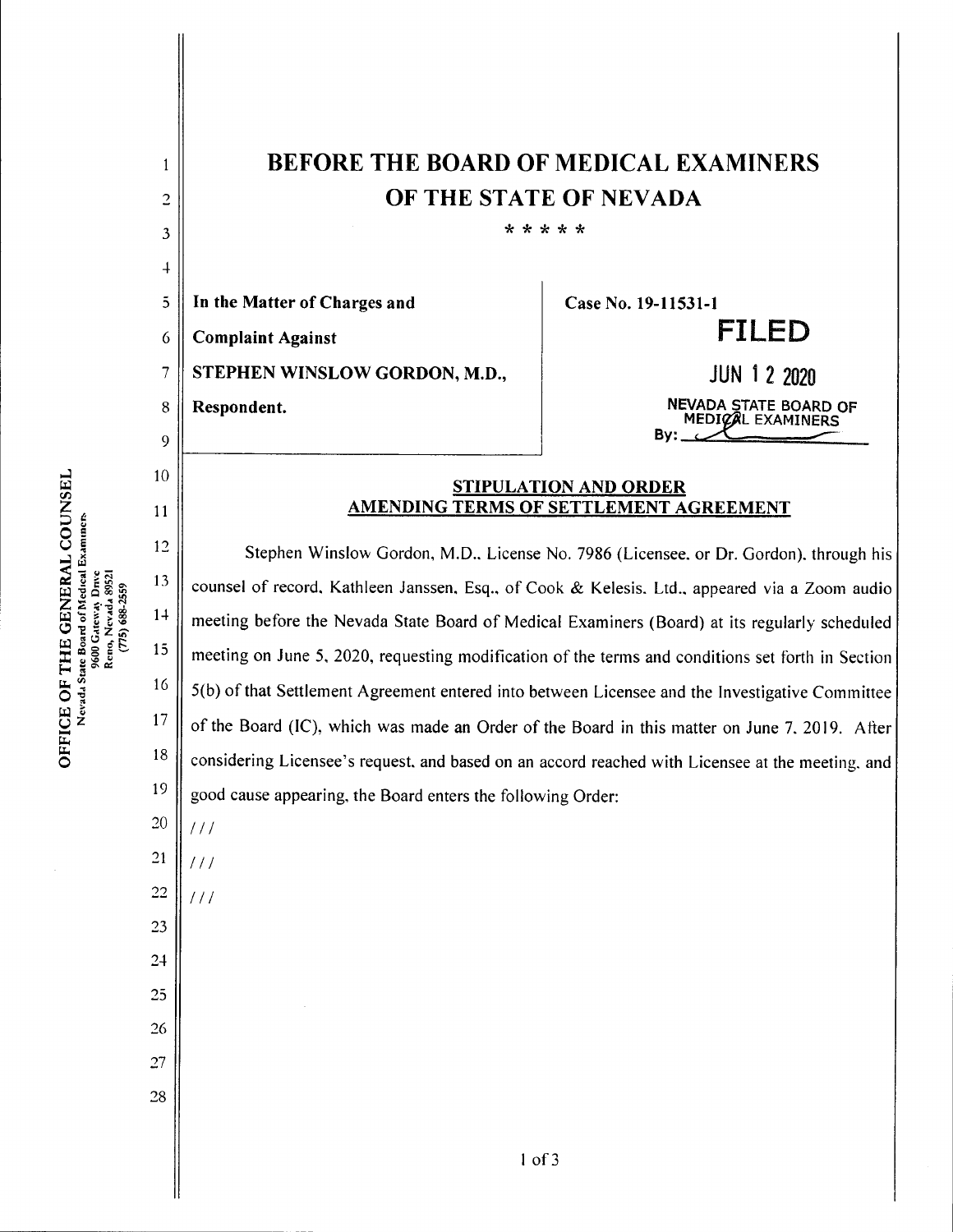$\mathbf{1}$ 

3

4

5

6

7

8

9

10

11

12

 $(775)$   $688 - 2559$ 

9600 Gateway Drive<br>Reno, Nevada 89521

## IT IS HEREBY ORDERED that Section  $5(b)$  of the Settlement Agreement be amended

 $\overline{c}$ in it entirety and restated as follows:

> b. Respondent has voluntarily ceased performing liposuction. liposculpture. fat grafting, and panniculectomy cosmetic procedures ("The Cosmetic Procedures") and, in fact, as a full-time burn and wound care plastic surgeon with The Burn and Reconstructive Centers of America (BRCA) at the Sunrise Burn and Wound Care Center he does not perform any such cosmetic procedures, and further, the terms of his employment with BRCA prohibit him from maintaining a private cosmetic surgery practice of any type. In the event Respondent's full-time employment with BRCA at the Sunrise Burn and Wound Care Center should change such that he would be asked or would desire to perform The Cosmetic Procedures, or should such employment cease either voluntarily or involuntarily. Respondent agrees to immediately notify the Board in writing within forty-eight (48) hours of such change of circumstances so that the Board may consider the information, and if it then deems necessary, move to impose a restriction on Respondent's medical license that orders him to refrain from performing The Cosmetic Procedures until further order of the Board.

IT IS HEREBY FURTHER ORDERED that all other terms and conditions of the Settlement 13 14 Agreement shall remain in effect. Should Licensee fail to comply with any term or condition ^ 15 recited in the Settlement Agreement or this Order, the IC shall be authorized to immediately suspend Dr. Gordon's license to practice medicine in the State of Nevada pending an order to 16 17 show cause hearing, which will be duly noticed and scheduled. Further, the IC may then have grounds, after notice and a hearing, to take disciplinary action against Dr. Gordon, including, but 18 19 not limited to, potential revocation of Dr. Gordon's license to practice medicine in the State of  $111$ 20

- 21  $111$
- 22  $111$

23

ft,  $\ddot{\circ}$ 

COI<br>Umune<br>U

24

25

26

27

28